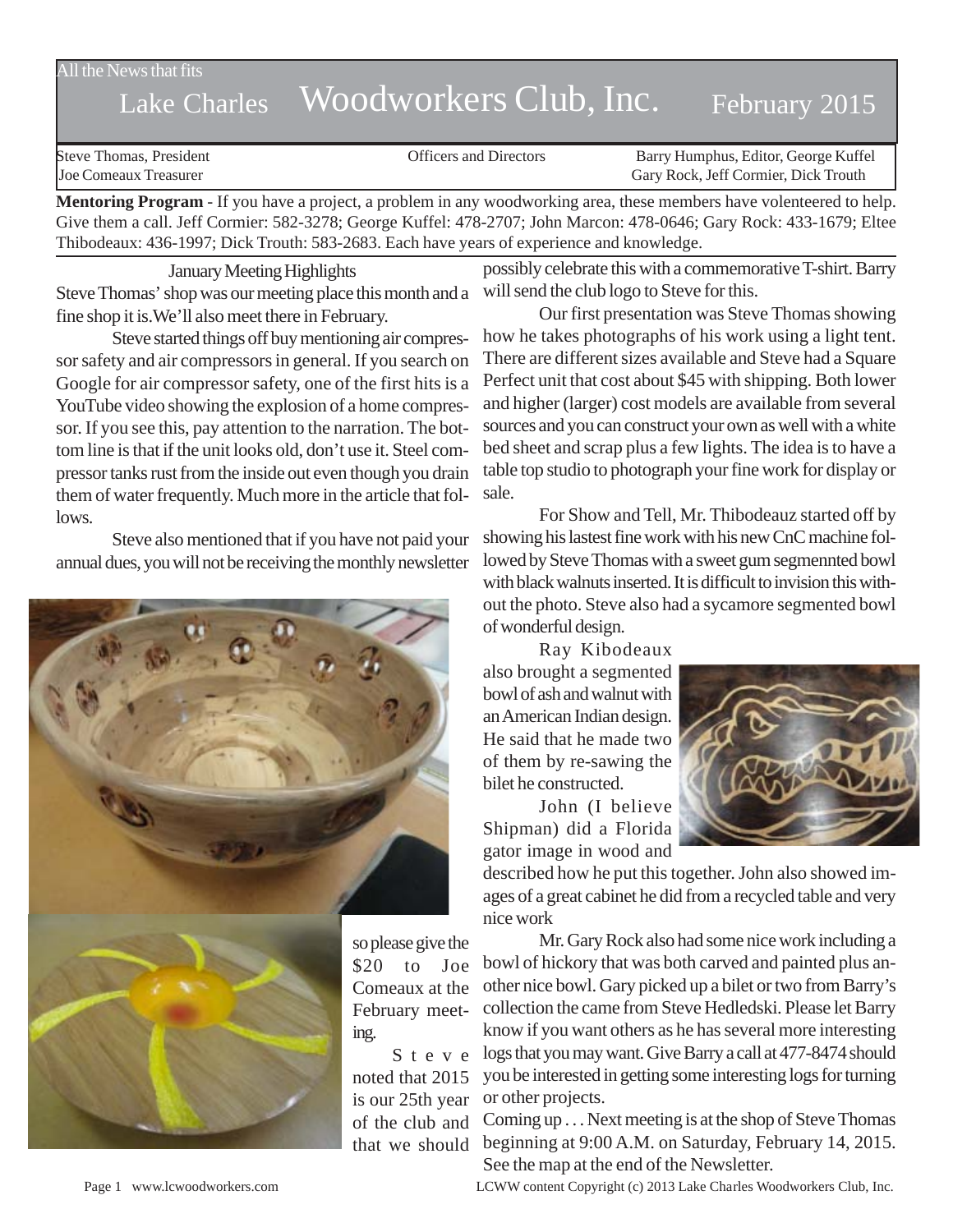## Air Compressors and Their Safety

Steve Thomas introduced us to the consideration of air compressors and showed a very nice one that was quiet (compared to the one I have) as well as small but powerful enough to do many jobs. The one that Steve had was only 35lbs, oiless and available from Amazon.com. It comes with an aluminum tank and thus is rust free. California Air is U.S made and they have many models from the small unit Steve bought to much larger and more powerful units.

Steve's first suggestion is that you should not blow off your clothing with an air compressor as this could be a dangerous issue. But see below.

One of today's most versatile tools operates based on the very simple principle: of squeezing a volume of air into a smaller space to dramatically increases the pressure. Air compressors produce highly pressurized air that can be used to operate everything from paint guns to impact wrenches and much more. Pressurized air is remarkably powerful, and when used correctly, is very safe.

The key to ensuring safe operation of air compressors is making sure that you have been properly trained and familiar with the particular model that is being used. It's important to read the operating manual and follow the proper steps for operation. As with all power tools, read the directions of use. In the computer business that I am in, we say RTFM. I'm certain that you can figure this out. This old addage will serve you well with any tool.

Before using the compressor, verify that it is in good working order and has been properly lubricated. If necessary, check the oil level. Most modern consumer unit are oilless so you may not need to do this. If you need to add oil, be careful to avoid overfilling, or spilling oil on the compressor itself.

Verify that the air filter (if it has one) is clean, and that the air entering the compressor is fresh. If the filter appears to be dirty, replace it. Make sure that any moving parts have been guarded so that you can't come into contact with them inadvertently.

Because some compressed air tools can generate static electricity, be sure that the compressor is properly grounded before using it where any kind of flammable or explosive vapors may be present.

When using an electric compressor as most of us use, plug the unit into a grounded power outlet. If you have to use an extension cord, verify that your cord is not longer than what the manual recommends, because a too-long cord can cause a voltage drop that may damage the compressor.

An air compressor, the tools it powers, and the pipes, hoses, and fittings that connect the two make up a system.

It's important to verify that every element of the system has the capability to safely handle your needs. Check everything that will be attached to the compressor to ensure that it is rated at least for the compressor's maximum pressure. It's even better if the ratings exceed the compressor's pressure. Make sure that you don't use more pressure than required for the tool and the task.

The shutoff values for the air supply should be located close to where the work will be taking place, so that the airflow can be interrupted immediately if necessary. Any air receiver tanks should have the correct safety valves (set below the tank's maximum pressure) and pressure gauges.

The pipes and hoses that carry the air should be in good condition, free from oil, grease, and dirt. If possible, hoses should be suspended from above the work area to reduce the possibility of someone tripping over them, or of the hoses becoming kinked during operation.

Before you remove a tool that doesn't have a quick disconnect fitting, shut off the air supply at the control value and bleed the remaining pressure from the tool. If you're finished with the compressor, shut off and unplug it if it's electrically powered. After closing the regulator valve, release any remaining compressed air from the tank. Finally, to avoid damage from condensation, open the drain valve, and leave it open until the compressor is used again.

Most compressor-related injuries or damage result from improper use, or from the failure to wear the appropriate personal protective equipment for the task. Horseplay with compressors, such as pointing the air stream or an impact tool at a co-worker, is especially dangerous. Nor should you use compressed air to clean yourself off.

Most of all, make sure that your compressors and every element of your systems that use compressed air receive regular inspections and are kept clean and well-maintained. While those steps may not eliminate the possibility of accidents, they will minimize incidents caused by mechanical problems.

Recall that most consumer air compressers have a steel tank. The day you first use it, it becomes contaminated with water. There is no way around this issue unless the tank(s) are made of aluminum. Drain the tank frequently particuarly if the unit is often used. Steel tanks rust from the inside out and you will never know when that steel is too thin to hold the compressed air until it blows up.

#### Dues and more

If you have not paid your annual dues for the Woodworkers Club, now is the time to do so. See Mr. Joe Comeaux with just \$20 for a family membership at the next meeting.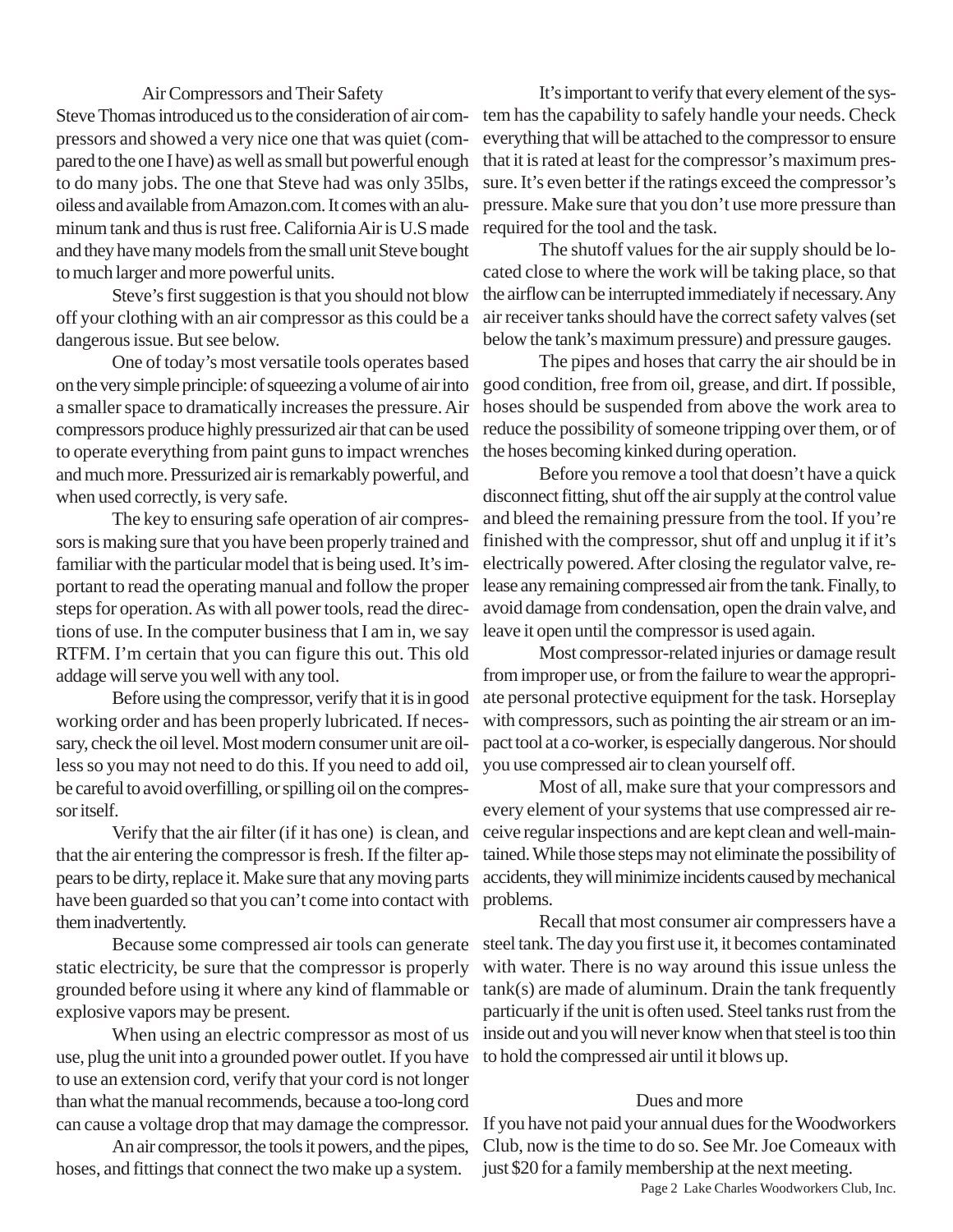## Your Valentine Woods

The very day we meet next is Valentine's Day and I though I would tell you about the woods you could consider. So if you want to add a splash of color to a project, here are a few of the woods you want to consider and then check out these four red-hot exotics. Though pricey, they are available, at least in small sizes, from dealers in exotic hardwoods, as well as from catalogs. Consider using them for unique small projects or as accents on larger ones.

Redheart (Erythroxylon spp.) This Central American hardwood boasts a bright-red color when freshly cut that darkens to deep red over time. The wood features tight, straight grain, making it suitable for turning. It also machines well using carbide-tipped tools, but has a tendency to burn. This wood isn't the easiest to find, and usually sells as turning blanks or in sizes less than 1 board foot. Cost, in spite of the wood's relative scarcity, runs about \$10 per board foot.

Chakte kok (Sickingia salvadorensis) This is also often referred to as redheart, this more-widely-available wood hails from Central America as well. Its color ranges from pinkish to bright red, with streaks of purple and brown. Maintaining the wood's vivid colors requires a finish that protects against ultraviolet light, or the wood will fade to a golden tan. Common uses for chakte kok include turning, marquetry, and inlay. Again, expect to pay \$10 or more per board foot.

Bloodwood (Brosimum paraense) This is a hard, heavy wood and goes by several other names, including cardinalwood and satine. Many describe its color as strawberry red, with streaks of gold. Over time, it darkens to reddish brown. Growing in Central and South America, you may find it difficult to buy, though 1-2' pieces known as "shorts" are available. Expect to pay about \$12-\$15 per board foot. Bloodwood demands sharp tools and light passes, but yields high luster.

Padauk (Pterocarpus soyauxii) The most common among the crimson collection, African padauk comes in 4/4 and 8/4 thicknesses, lengths up to 8', and sells for \$7-\$9 per board foot. It starts out red orange, and darkens to brown over time.

# But there is More

If you've been working with wood for very long, you realize that each species has different characteristics and appeal. You probably know, too, that even a pair of boards taken from two logs of the same species may not look exactly alike. That's because color, luster, texture, grain, and figure all come into play for a species' visual appeal. And it's one or more of these characteristics that put a high value on the most favored hardwoods used for decorative purposes. Now you'll learn just what they are.

In hardwoods, color occurs naturally across a wide range. There are purples, yellows, oranges, almond tones, browns, cinnamons, and shades of red. And color plays a major role in determining the final use of the wood. East Indian rosewood's decorative color makes an attractive turned bowl. But a nearly colorless wood, such as birch, makes a good mixing spoon.

Wood has color due to infiltrates that interact with the cellulose of its cell walls and the lignin that bonds them together. These infiltrates are soluble materials (sometimes called extractives) that a tree draws from the soil where it grows. Various species react to the infiltrates in different ways, thus creating contrasts among them. But that's also why even within a species the wood's color can vary. Walnut harvested from the cool limestone bluffs of northeast Iowa, for instance, will differ in color from that grown in central Kansas.

Freshly sawn green wood from a tree also can change color when exposed to air and light, sometimes drastically. South American purpleheart turns from light brown to purple. Osage-orange is a bright yellow-orange when first cut or planed, but shortly turns brown. Some woods, such as teak, fade under strong light but darken by moderate light. The moist heat of kiln drying will change a wood's color, too. As an example, the lighter color of walnut's sapwood evens out in a kiln to match the darker heartwood.

A wood that has luster reflects light from its cell walls and appears to have a natural sheen. But any infiltrates in a wood's cell walls that give it color reduce its luster. Because of this, light-colored hardwoods will have luster, as does the light sapwood of darker hardwoods. Lack of luster, however, does not mean that a wood won't take a high polish when finely sanded, then buffed. Finishing also adds luster.

In general, quartersawn wood has more luster than flatsawn, as with white oak. The ray flecks in white oak exposed by this manner of cutting reflect light. Too, woods with lots of figure, such as curly and fiddleback maple, display added luster due to the cell walls' changing angle to the light.

When wood is said to be "coarse" grained or "fine" grained, it's a reference to its texture. A wood's texture depends on the relative size and variation of size in its cells and the width and abundance of its rays. You actually can feel the difference between fine-textured wood with small cells and thin rays and coarse-textured wood with wide vessels and broad rays. Red oak, for example, rates as coarse-textured, while hard maple is fine-textured. Walnut, however, is moderately coarse-textured, while holly is very fine-textured.